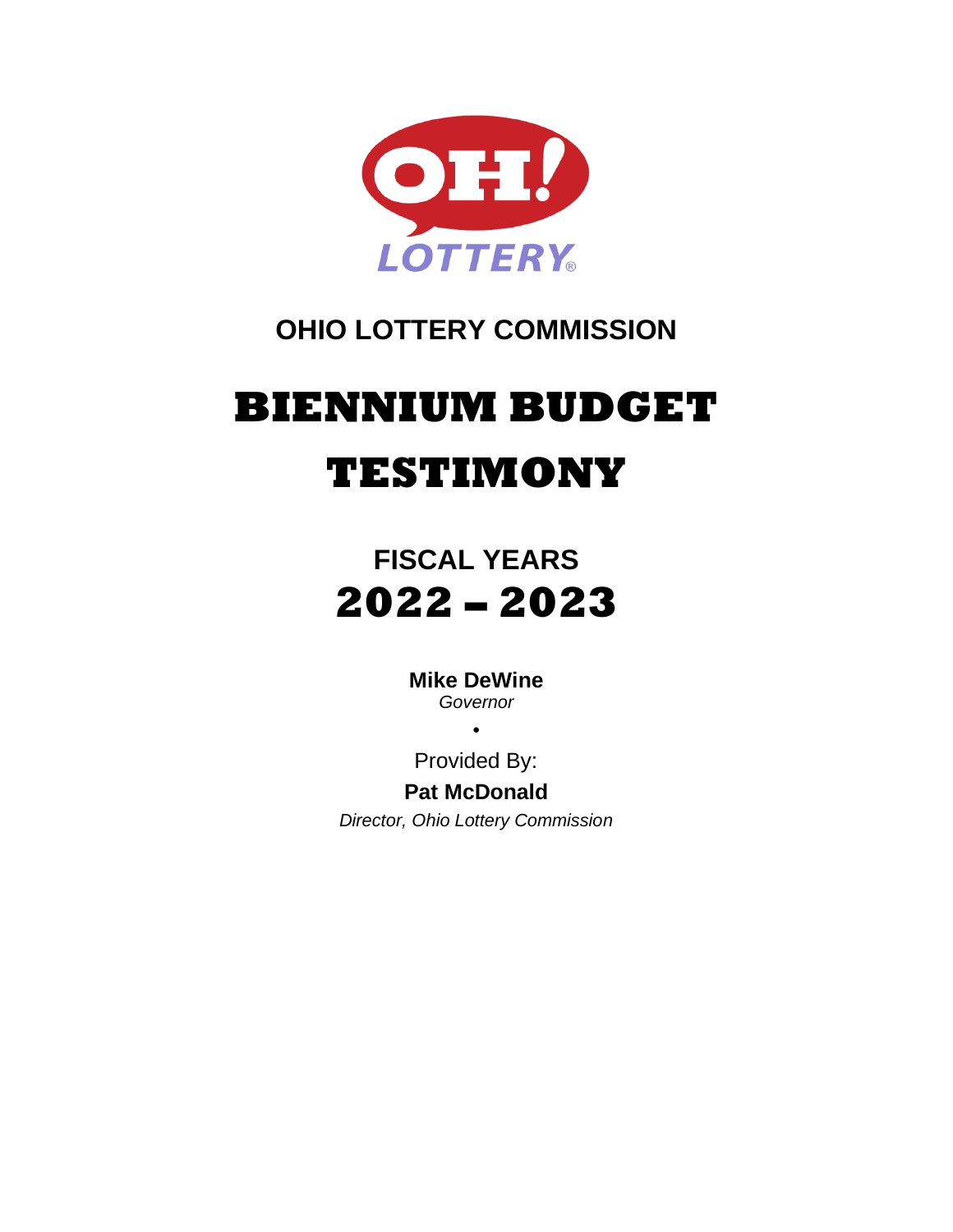#### **Introduction**

Chair Richardson and Members of the Primary and Secondary Education Subcommittee, the Ohio Lottery Commission is pleased to present a fiscally responsible budget for the next biennium. This request was crafted with careful consideration of the resources necessary to help the Lottery achieve its core mission of maximizing profits for primary, secondary, vocational, and special education in Ohio via the Lottery Profits Education Fund (LPEF).

#### **Brief Background**

Beginning with the first ticket sold in 1974 through the end of the most recent fiscal year, the Lottery has generated more than \$27 billion in profit for the State of Ohio. Additionally, the Lottery has awarded over \$48 billion in prizes since its inception. Today, the Lottery offers draw, scratch-off tickets, monitor and terminal-based games and regulates the Video Lottery Terminal (VLT) games at the seven racetracks throughout Ohio.

The Lottery is unique among other state agencies in that it functions like a business—generating profit for the state while providing consumer protections through regulatory oversight and fiscal accountability. As an enterprise fund of the state, the Lottery receives zero General Revenue Fund (GRF) dollars to operate. Operational expenses are approximately four percent of sales and this has translated into annual profit transfers of over \$1 billion to the LPEF in each of the last five fiscal years, including a record profit of \$1.154 billion in fiscal year 2019.

#### **Traditional Lottery**

Traditional lottery products include instant scratch-off games as well as draw-based games such as the daily draws, multistate games, monitor games, and terminal games. The chart below shows total traditional lottery product sales over the past three fiscal years (\$ in millions).

| <b>Category</b>          | 2018      | 2019      | 2020      |  |
|--------------------------|-----------|-----------|-----------|--|
| <b>Daily Draw</b>        | \$586.0   | \$615.4   | \$692.3   |  |
| Pick 3                   | \$340.1   | \$354.0   | \$400.6   |  |
| Pick 4                   | \$205.1   | \$216.9   | \$240.5   |  |
| Pick 5                   | \$40.8    | \$44.5    | \$51.2    |  |
| Lotto                    | \$87.4    | \$83.5    | \$80.5    |  |
| Rolling Cash 5           | \$53.0    | \$52.0    | \$51.7    |  |
| <b>Classic Lotto</b>     | \$34.4    | \$31.5    | \$28.8    |  |
| <b>Multistate</b>        | \$288.9   | \$356.9   | \$206.6   |  |
| Mega Millions            | \$120.1   | \$192.7   | \$101.9   |  |
| Powerball                | \$148.1   | \$143.3   | \$85.1    |  |
| Lucky for Life           | \$20.7    | \$20.4    | \$19.5    |  |
| <b>Monitor</b>           | \$432.7   | \$470.8   | \$459.5   |  |
| Keno                     | \$421.1   | \$453.9   | \$439.4   |  |
| The Lucky One            | \$11.6    | \$16.9    | \$20.1    |  |
| <b>Terminal-Based</b>    | \$164.5   | \$171.6   | \$158.7   |  |
| <b>EZPLAY</b>            | \$113.2   | \$100.3   | \$88.4    |  |
| <b>EZPLAY Tap</b>        | \$31.8    | \$40.8    | \$38.9    |  |
| Touch and Win            | \$19.5    | \$30.4    | \$31.4    |  |
| <b>Total Draw</b>        | \$1,559.5 | \$1,697.7 | \$1,597.7 |  |
| <b>Total Instant</b>     | \$1,600.6 | \$1,663.0 | \$1,873.8 |  |
| <b>Total Traditional</b> | \$3,160.1 | \$3,360.7 | \$3,471.5 |  |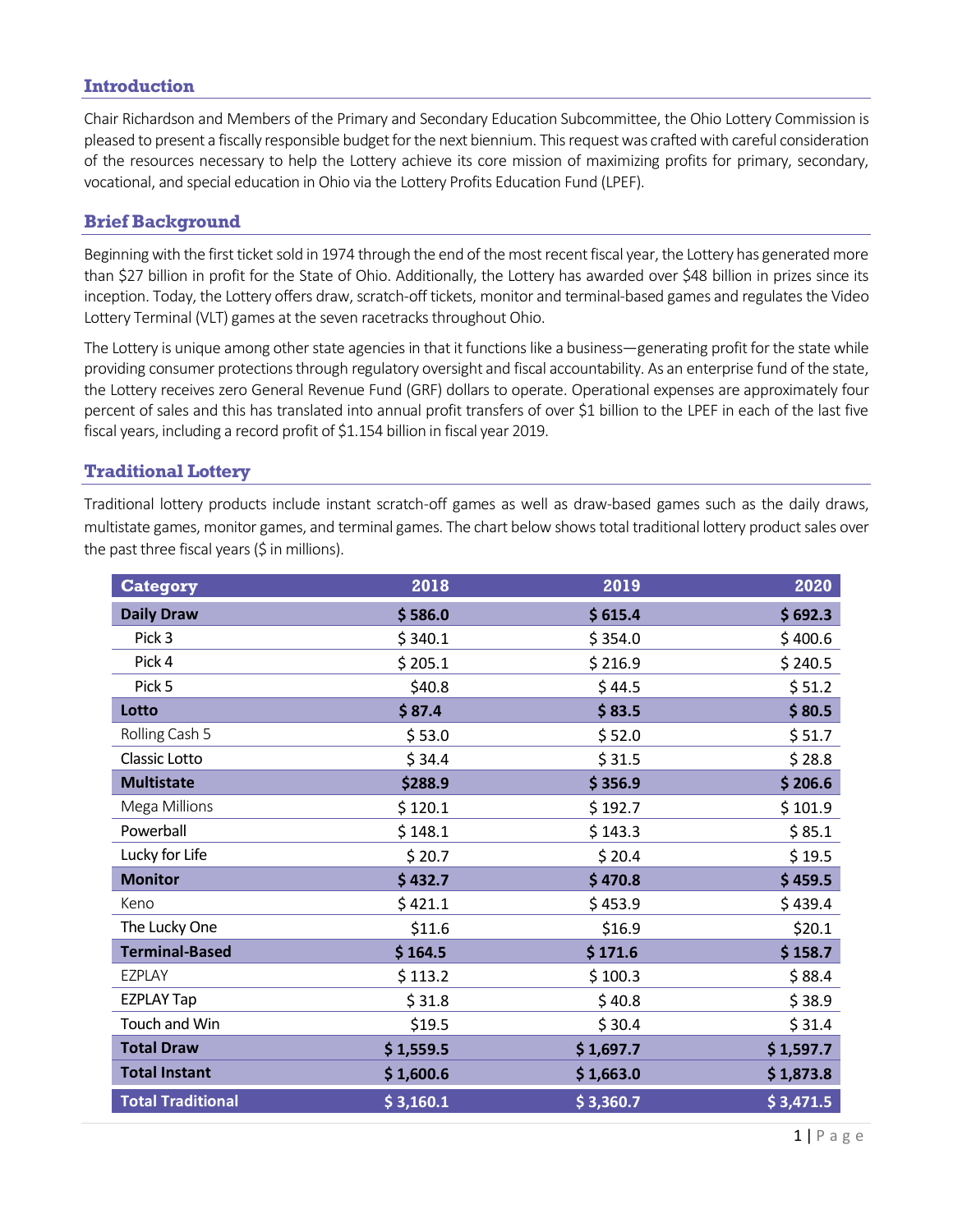As indicated by the chart, total traditional product sales for fiscal year 2020 were \$3.47 billion. This amount set an all-time sales record, exceeding the previous sales record set in fiscal year 2019 by more than \$111 million. Scratch-off ticket sales of \$1.87 billion represented an increase of nearly \$211 million over fiscal year 2019 and the highest instant ticket sales in Lottery history. Draw-based game sales totaled \$1.59 billion, a decrease of more than \$100 million over the prior fiscal year. The decline in draw game sales can be directly attributed to the lack of large jackpots for multistate games like Mega Millions and Powerball, as well as the impact of the COVID-19 pandemic on monitor and terminal-based games that are generally played in social environments like bars and restaurants.

#### **Video Lottery**

Protecting the integrity of gaming in Ohio is one of the Lottery's core values. Since 2012, the Lottery has been able to provide Ohio's consumerswith confidence that the Video Lottery Terminal (VLT) games at Ohio's seven racinos are offered with the utmost security, honesty, and fairness.

Gross gaming revenue (GGR) constitutes wagers minus prizes and is allocated between the Video Lottery Sales Agents (Racinos) as commissions at a rate of 66.5% and the Lottery at a rate of 33.5%. Additionally, 0.5% of the Racinos' commission is earmarked for responsible gambling programs.

The Lottery prides itself on striking a balance as a strong regulator and a business partner. This has allowed Ohio's education fund to benefit tremendously over the past seven years as demonstrated in this chart.

In March of 2020, COVID-19 pandemic began to impact lottery revenues. Net win from video lottery terminals, which was up by almost \$20 million or nearly 9% at the end of February, finished the year down by approximately \$238 million or 22.5% compared to the prior year.

| <b>Distribution of Net Win (in millions)</b> |            |         |         |                         |  |  |  |
|----------------------------------------------|------------|---------|---------|-------------------------|--|--|--|
| Fiscal Year'                                 | <b>GGR</b> | Racino  | Lottery | <b>Problem Gambling</b> |  |  |  |
| 2012                                         | \$11.1     | \$7.4   | \$3.7   |                         |  |  |  |
| 2013                                         | \$165.5    | \$110.1 | \$55.5  |                         |  |  |  |
| 2014                                         | \$437.6    | \$289.5 | \$146.6 | \$1.5                   |  |  |  |
| 2015                                         | \$772.9    | \$511.4 | \$258.9 | \$2.6                   |  |  |  |
| 2016                                         | \$868.9    | \$574.9 | \$291.1 | \$2.9                   |  |  |  |
| 2017                                         | \$926.6    | \$613.1 | \$310.4 | \$3.1                   |  |  |  |
| 2018                                         | \$987.3    | \$653.3 | \$330.7 | \$3.3                   |  |  |  |
| 2019                                         | \$1,058.6  | \$700.5 | \$354.6 | \$3.5                   |  |  |  |
| *2020                                        | \$820.9    | \$543.2 | \$275.0 | \$2.7                   |  |  |  |

\*All Ohio racinos were closed due to the COVID-19 pandemic from March 14th through June 18th.

#### **Overall Performance**

Despite encountering various challenges throughout fiscal year 2020, the Lottery was still able to meet and exceed its annual LPEF commitment of \$1.126 billion. Initial sales trends were negative primarily due to an upgrade of lottery point of sale units that required retraining all 9,800+ retailers; a transition to a new vendor for the agency's warehousing and distribution of scratch-off tickets; and low jackpot levels for multistate games like Mega Millions® and Powerball®. By the end of October 2019, traditional sales of scratch-off tickets and draw games were down almost \$83 million, or over 7%, behind the previous year's pace.

However, a record-setting holiday campaign marked the start of a strong turnaround in which sales for the month of December were the second highest recorded for any month in Lottery history. By leveraging predictive modeling to optimize inventory levels at retail and deploying a diversified game portfolio and strategic launch schedule, scratch-off sales were up by double digits in both January and February compared to the previous year. Draw games—led by KENO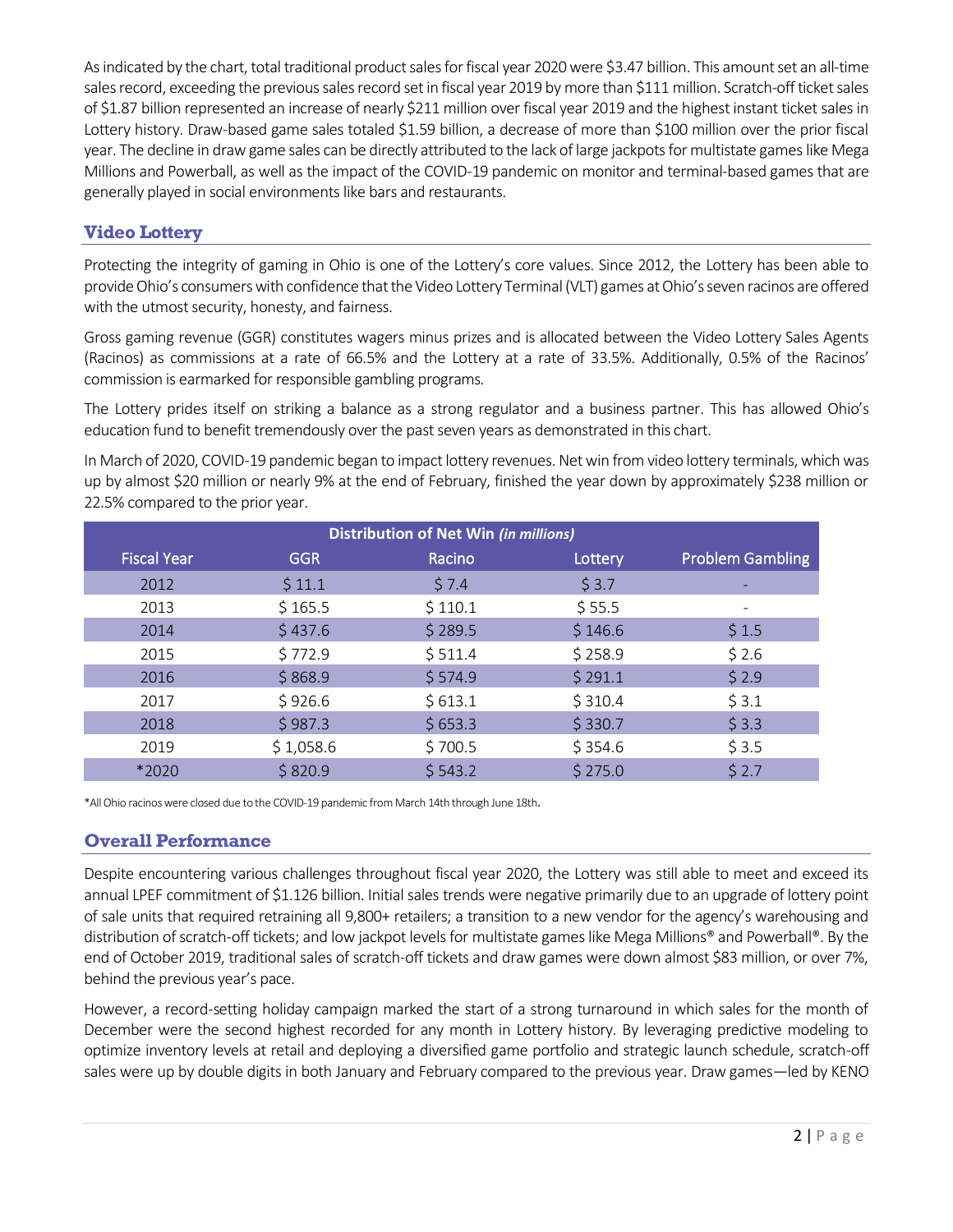and the Numbers games —also posted double-digit gains in those months, with the Daily Numbers games specifically having benefitted from a successful marketing campaign.

Beginning in March, however, the COVID-19 pandemic began to impact lottery revenues. Net win from video lottery terminals, which was up by almost \$20 million or nearly 9% at the end of February, finished the year down by approximately \$238 million or 22.5% compared to the prior year. This was a direct impact of the pandemic, as nonessential businesses were closed for nearly three months. Additionally, games like KENO that are popular in bars and restaurants finished the year down by 2.4% after pacing almost 10% ahead of the prior year's sales.

In spite of the challenges the pandemic presented, positive growth in sales demonstrated the resiliency of the Lottery's scratch-off product line. By working closely with vendors to ensure retailers had the right type and quantity of games, scratch-off sales growth in May and June was double industry growth trends and hovered around 50% ahead of sales from the previous May and June. These gains, along with a strong finish in the Numbers game category and a rigorous focus on fiscal accountability and cost containment, were able to offset much of the profit loss experienced elsewhere due to the pandemic and were key to allowing the Lottery to meet its LPEF commitment for fiscal year 2020.



Through January of 2021, traditional sales for fiscal year 2021 are up from last year by \$495.7 million. The multi-state jackpot game category is trending higher due to the January 2021 Mega Millions jackpot of \$1.05 billion along with the Powerball jackpot of \$730.1 million. Daily draw, monitor, and terminal-based games have all grown compared to the previous fiscal year. Scratch-off tickets are up once again, an increase of \$292.5 million compared to fiscal year 2020. Overall, lottery trends for the first seven months of fiscal year 2021 have been positive. Therefore, the Lottery is optimistic that the agency will meet its FY 2021 profit commitment of \$1.177 billion.

#### **Responsible Gambling Commitment**

The Lottery has always been committed to responsible gambling. The Lottery practices corporate social responsibility in the management and sale of its games, while increasing awareness of problem gambling and available treatment resources. Pursuant to statutory directive, the Lottery has developed multiple agreements with Ohio Department of Mental Health and Addiction Services (OMHAS) to fund programs which address problem gambling issues in Ohio. Specifically, the Lottery provides funding for: free treatment across the State; for workforce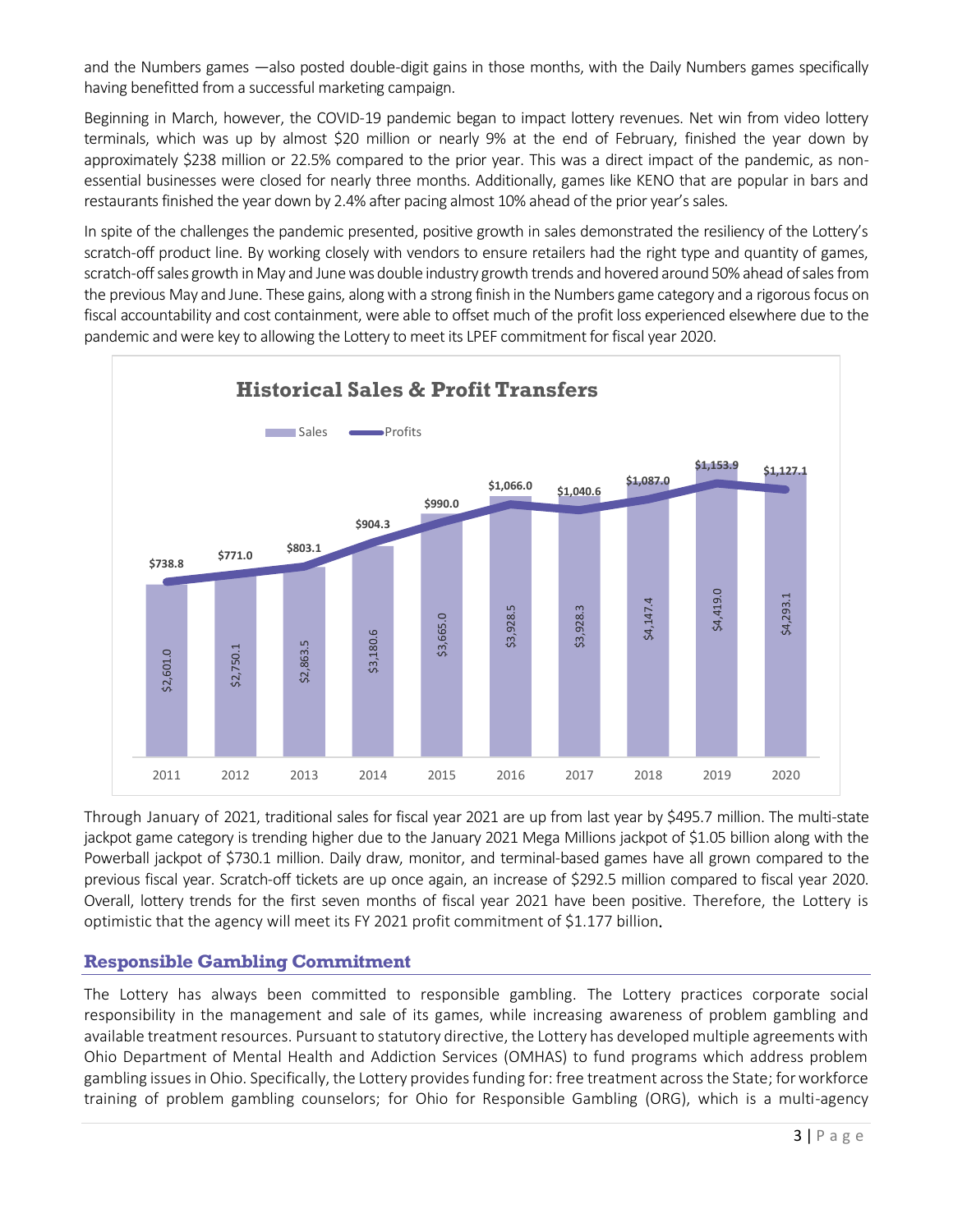initiative of the Lottery, the Ohio Casino Control Commission (OCCC), OMHAS, and the Ohio State Racing Commission (OSRC); and for the development of prevention and awareness campaigns. Additionally, the Lottery serves in leadership roles in national responsible gambling organizations. The Lottery has been certified by North American State & Provincial Lotteries (NASPL) and National Council on Problem Gambling (NCPG) as having met best practice standards in the industry.

This budget factors in an increase in our Responsible Gambling funding to \$4 million in each year of the next biennium. In addition to funding our annual responsible gambling efforts like the problem gambling prevention campaign, employee trainings, and work with Ohio Mental Health and Addiction Services, this increase will help expand the Ohio for Responsible Gambling collaborative's prevention campaign to reach the "at-risk" population and increase treatment programs throughout Ohio.

#### **Biennium Budget Request**

This budget request for the next biennium represents the resources necessary to fulfill the Lottery's commitment to Ohio's education system via the LPEF. The Lottery is confident that this funding level can result in transfers to the LPEF of at least \$1.234 billion in fiscal year 2022 and \$1.263 billion in fiscal year 2023.

This commitment is contingent on the fulfillment of an operating budget of \$388.4 million in 2022 and \$402.0 million in 2023, which will support sales growth and fund new products and initiatives for the upcoming biennium. The Lottery's budget can be categorized into three distinct parts: Operating Expenses for traditional lottery products, Video Lottery Operations, and Vouchered Prizes paid via state warrants.

| <b>Budget Request</b>           | <b>FY 2022</b> | <b>FY 2023</b> |  |
|---------------------------------|----------------|----------------|--|
| <b>Operating Expenses</b>       | \$164,478,238  | \$174,206,257  |  |
| <b>Video Lottery Operations</b> | 11,873,414     | 12,050,075     |  |
| <b>Vouchered Prizes</b>         | 212,011,419    | 215,746,013    |  |
|                                 | \$388,363,071  | \$402,002,345  |  |

The Ohio Lottery's overall budget request for the next biennium represents a minor increase in comparison to the fiscal year 2021 budget. Much of this increase is related to increases in sales-based or revenue sharing contracts including the Lottery's gaming system, scratch-off ticket printing, and product warehousing and distribution—and are based on projected sales growth. These payment arrangements represent contractual obligations resulting from competitive bids.

The requested appropriations have been made after a careful process that has prioritized the most pressing need of maximizing profits for education, while scrutinizing every dollar spent. This budget request, if approved, will allow the Lottery to quickly adapt to the rapidly changing demands of customers as well as the emergence of new competition. In order to sustain growth over the next biennium, the Lottery must provide players with easy access to products through all channels and continue to innovate to bring new games to market.

The budget request also includes sufficient funding for top agency priorities and initiatives for the biennium that will further promote revenue growth. These priorities and initiatives include:

- Retail Recruitment: As the Lottery continues to recruit additional retailers, profits rise for Ohio's education system. Currently, the Lottery is in the process of adding a new retail chain, Walmart, that will significantly expand its retailer distribution network but also require customized self-service vending equipment.
- *Adding New Trade Channels for Scratch-Offs*: The Lottery anticipates adding new trade channels for its scratch-off product line by introducing customized self-service vending equipment into the bar and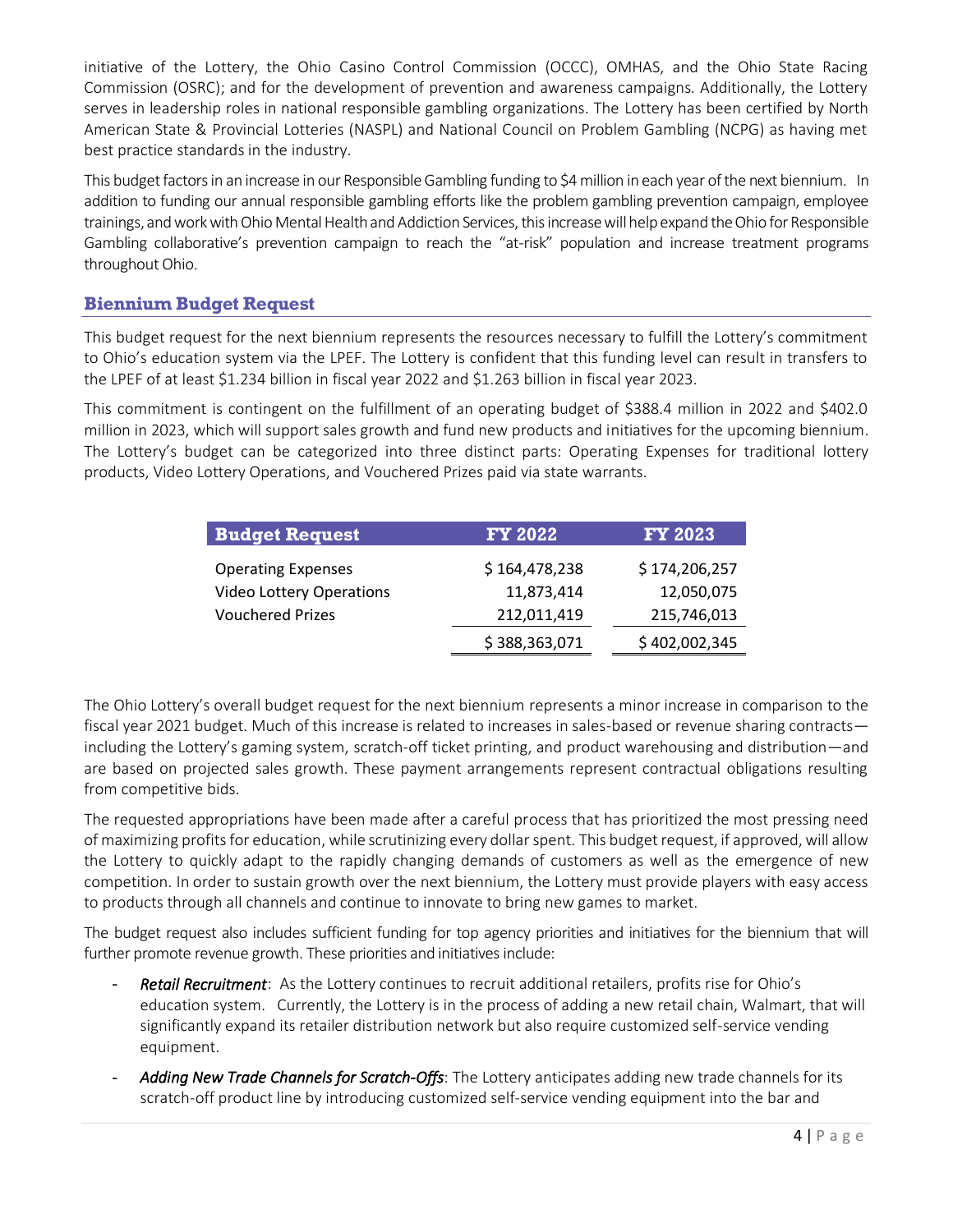restaurant retailer channels. While these channels have proven successful with monitor games like KENO and Lucky One, most have been unwilling to sell scratch-off tickets over the counter or install standard self-service scratch-off vending machines onsite due to their large footprint.

- *Expanding Digital Presence*: The Lottery's MyLotto Rewards mobile app currently has over 1.2 million active registered users and has experienced significant user growth over the past few years. This digital platform is key to reaching new and existing customers and gathering key consumer insights that can be leveraged for promotional campaigns and product research and development. Plans to add or expand features (such as mobile prize cashing) and offer additional second-chance and cross-promotional opportunities will ensure continued growth of this important digital tool. Additionally, marketing resources will continue to target digital platforms such as social media and streaming services.
- *Promoting "In Lane" Sales*: While lottery products are traditionally purchased on a lottery-specific pointof-sale (POS) terminal, a growing trend within the lottery industry is to transition to "in-lane" sales by integrating with existing retailer POS systems. This would allow lottery games—particularly scratch-offs to be sold at checkout lanes, thereby increasing visibility and accessibility to new and existing customers.
- *Revamping Legacy Draw Games*: Sales for legacy draw games such as Classic Lotto and Rolling Cash 5 have stagnated over the past several years. Led by the Office of Product Innovation, the Lottery is currently evaluating potential ways to revamp these games and stimulate sales. Changes are currently being planned and implementation may take place at or around the start of the biennium.

The requested budget provides the Lottery with the flexibility and opportunity to overcome industry challenges. Ultimately, this will generate over \$2.5 billion for education in Ohio over the next biennium. Below is a chart of the Lottery's request and an explanation of each line item, for which the Lottery respectfully requests your approval.

#### **Budget Request by Appropriation Line Item (ALI)**

The Lottery has made concerted efforts to minimize costs and evaluate operating expenses solely on the basis of their contribution to producing profits for education and has made every effort to evaluate and improve operational efficiency. These appropriation requests reflect the Lottery's continued emphasis on effective management and good stewardship of Lottery funds. The requested funding levels are required to sustain Lottery operations and allow the Lottery to remain a viable contributor towards the State's education budget.

|                            |            | <b>Actual</b>                |                | <b>Estimated</b> | <b>Recommended</b> |                |                |          |                |          |
|----------------------------|------------|------------------------------|----------------|------------------|--------------------|----------------|----------------|----------|----------------|----------|
| <b>Fund</b>                | <b>ALI</b> | <b>ALI Name</b>              | <b>FY 2018</b> | <b>FY 2019</b>   | <b>FY 2020</b>     | <b>FY 2021</b> | <b>FY 2022</b> | % Change | <b>FY 2023</b> | % Change |
| 7044                       | 950321     | <b>Operating Expenses</b>    | 46,845,178     | 48,744,538       | 49,313,421         | 56,241,063     | 57,344,482     | 2.0%     | 58,581,656     | 2.2%     |
| 7044                       | 950402     | <b>Advertising Contracts</b> | 24,395,404     | 25,272,893       | 25,625,729         | 26,700,000     | 27,925,000     | 4.6%     | 27,925,000     | 0.0%     |
| 7044                       | 950403     | <b>Gaming Contracts</b>      | 70,201,028     | 62,464,282       | 70,245,686         | 71,239,582     | 84,082,171     | 18.0%    | 90,357,570     | 7.5%     |
| 7044                       | 950601     | <b>Direct Prize Payments</b> | 237,777,568    | 141,764,106      | 403,100,846        | 157,390,000    | 158,700,369    | 0.8%     | 162,809,344    | 2.6%     |
| 7044                       | 950605     | Problem Gambling             | 2,952,310      | 3,397,505        | 3,055,119          | 3,400,000      | 4,000,000      | 17.6%    | 4,000,000      | 0.0%     |
| 8710                       | 950602     | <b>Annuity Prizes</b>        | 71,906,369     | 64,663,059       | 57,998,217         | 52,723,717     | 56,311,050     | 6.8%     | 58,328,775     | 3.6%     |
| <b>Total State Lottery</b> |            |                              | 454,077,857    | 346,306,383      | 609,339,018        | 367,694,362    | 388, 363, 072  | 5.6%     | 402,002,345    | 3.5%     |

#### **ALI 950321: Operating Expenses**

This ALI encompasses the following items: payroll, benefits, personal services such as training and employee development, legal services, rent, telecommunications, software licensing fees, IT equipment, point of sale merchandise, and vehicles and related maintenance for our sales force. The expenditures within this ALI allow the Lottery to invest in people, technology, and essential equipment to help support many of the services that it provides.

In addition, there are various fees/charges that have a large impact on this ALI, which are not necessarily controllable. This includes charges from the Department of Administrative Services (DAS) such as the IT Optimization, state printing & state purchasing expenses (Attorney General Office (AGO), Office of Budget & Management (OBM) and Auditor of State (AOS).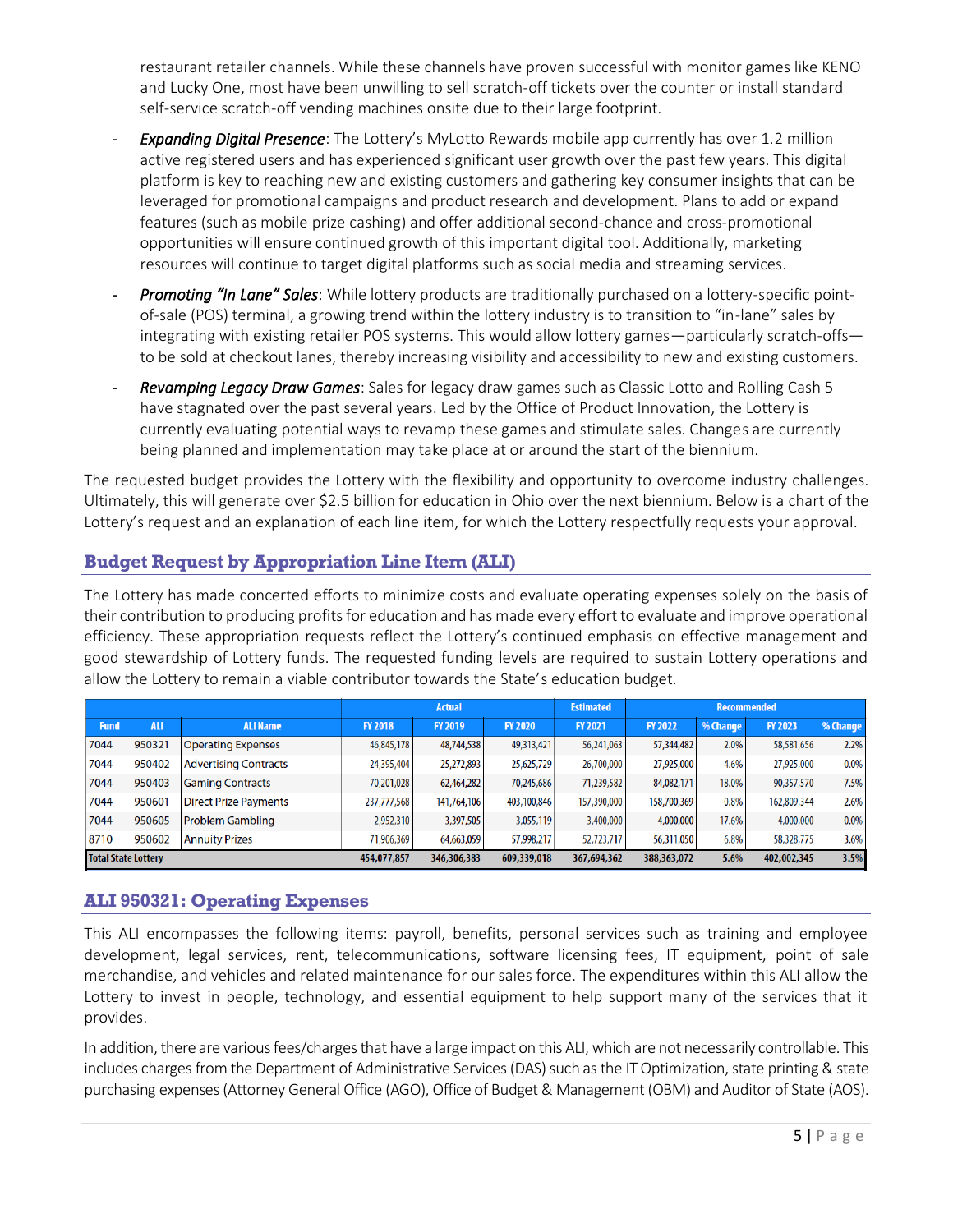When compared to fiscal year 2021's original budget, the appropriation request for this ALI is to be less in each year of the next biennium. The Lottery has a keen focus on its day-to-day administrative expenses, and this focus continues to yield efficiencies over time. For instance, during the outbreak of the pandemic that followed with budget reductions, the agency was successful in renegotiating some services and also sought discounts on purchased equipment and merchandise. This approach has yielded positive results by reducing/eliminating unnecessary expenses.

#### **ALI 950402: Cash Explosion, Drawings & Advertising Contracts**

This ALI exists to support the Office of Marketing's objective to design, manage, and execute marketing campaigns and programs that reach a variety of player segments. As with any business, advertising plays an important role in the Lottery's ability to promote its full line of products. The Lottery believes the requested funding levels are necessary to meet its objectives of providing adequate media/marketing coverage throughout the State. These funding levels take into consideration the changing landscape of how consumers receive and absorb information and the fact that the Lottery must be in position to combat direct and indirect competitors. Advertising spending is usually expressed as a percentage of sales, a metric known as the ad/sales ratio. In the lottery industry, the average ad/sales ratio across all U.S. lotteries is 1.0%. The budget expenditure requested represents less than 0.75% of total traditional sales, which is lower than the industry standard.

A decade ago, lottery products consisted of only a few draw games and scratch-off tickets. Players were easier to reach via traditional network television and radio advertising. Today, the Lottery has a more robust portfolio and the advertising industry is segmented through the proliferation of new media choices for consumers. The goal of every program is to push out relevant content to new and existing customers. Services include, but are not limited to, the following areas – production, research, media planning and buying, digital development/optimization, graphic design, promotions, and partnerships. The advertising budget requested is essential for the Lottery to achieve its sales targets and maximize its contributions to the Lottery Profits Education Fund.

In addition, this line item also supports the weekly production of the Lottery's Cash Explosion® show and the production and transmission of the daily drawingswhich continue to be popular among the Lottery's core consumers.

#### **ALI 950403: Gaming Services Contracts**

All gaming-related contracts are included within this line item. This includes the operation of the gaming system, gaming equipment, the vast network of retailers utilizing the gaming system, the printing & distribution ofscratch-offs, paper stock for draw games and bet cards, the regulation of the VLT program and funds for the player loyalty program. Funding for gaming-related contracts, a majority of which are variable in nature and dependent upon sales activity, will increase slightly when compared to the current biennium. This is due to an anticipated increase in sales for all lottery products.

Many of the contracts within this ALI are sales-based contracts. For instance, as Lottery revenue increases, the contractual expenditures that are paid to vendors also increase. The Lottery prepared its budget with the flexibility to support this increased sales volume. The Lottery monitors sales throughout the year and adjusts its spending in these areas appropriately based on sales volume.

As such, this funding level requested will support an increase in sales over the current biennium. The Lottery expects to tap into new markets through retailer expansion and offering new or improved products. The Lottery believes that funding levels requested in this ALI are required to invest in technology and products necessary to generate the anticipated sales increases, which will lead to additional profits.

#### **ALI 950601 & 950602: Direct Prize Payments & Annuity Prizes**

Direct prize payments include all non-deferred major prizes won by players. This appropriation line item facilitates prize payments that are paid through a state warrant. Prize funding within this ALI will vary based on sales levels and certain high-tier prizes won, which cannot be controlled or projected. Examples of large prizes include cash options for large jackpots in games such as Classic Lotto, Lucky for Life, Powerball, and Mega Millions.